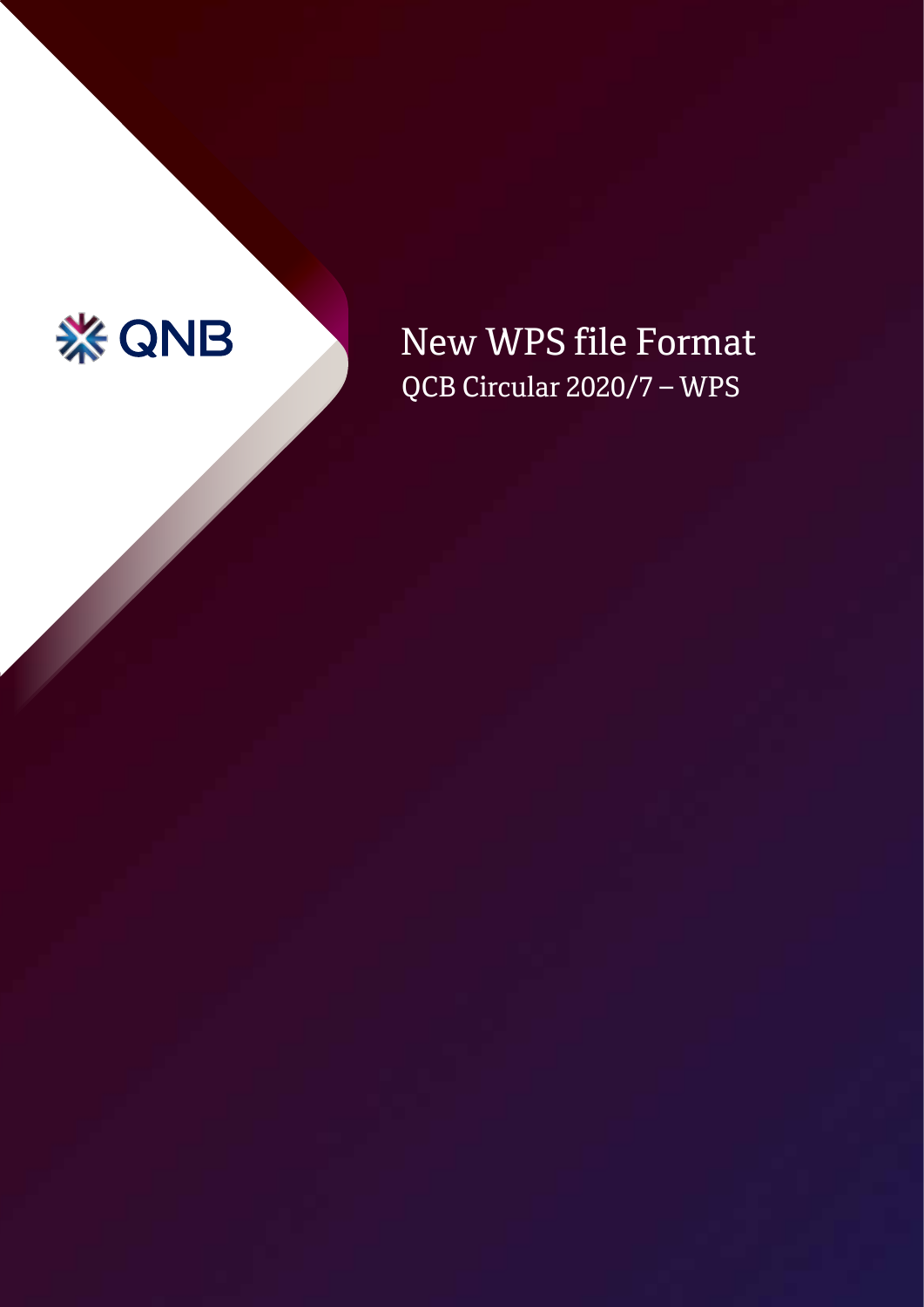New WPS format is circulated by QCB with additional new fields as below. The current WPS format can be supported for the time being but the decommission of current WPS format will be by QCB. The decommission date will be announced by QCB separately.

## SIF Naming Convention

The SIF file name should be comprised of the following:

- "SIF" the text used for identification of the Salary Information Files (3 characters, TEXT (3))
- Employer's Establishment ID or Company Registration Card Number (8 digits, NUMBER (8))
- Bank's short name (up to 4 characters, TEXT(4))
- File creation date (8 digits, NUMBER(8), yyyyMMdd)
- File creation time (4 digits, NUMBER(4), hhmm)
- Extension: CSV

Each section will be separated by an underscore ("")

Example:

SIF\_12345678\_ONB\_20140706\_1216.csv

## SIF Header

The SIF header fields and their types are listed in the table below. The header fields titles shall be provided in the first row and the header information values shall be provided in the second row of the SIF

\*\* New addition: SIF Version filed (highlighted below)

- If SIF version is indicated on the field (eg 1), then WPS will recognize the file as a new WPS file format and validate against new file format rules
- If SIF version is NOT indicated on the field (eg 0 or no value in the field), WPS will recognize the file as current existing file format and follow the current existing validation rule while processing the file

| <b>Field Name</b>                           | <b>Field Type</b> | <b>Usage</b> | Comment                                                               |
|---------------------------------------------|-------------------|--------------|-----------------------------------------------------------------------|
| Employer Establishment<br>ID (Employer EID) | NUMBER(8)         | Mandatory    | Company Registration Card<br>Number. It can contain 7 or 8<br>digits. |
| File Creation Date                          | NUMBER(8)         | Mandatory    | yyyyMMdd                                                              |
| File Creation Time                          | NUMBER(4)         | Mandatory    | hhmm                                                                  |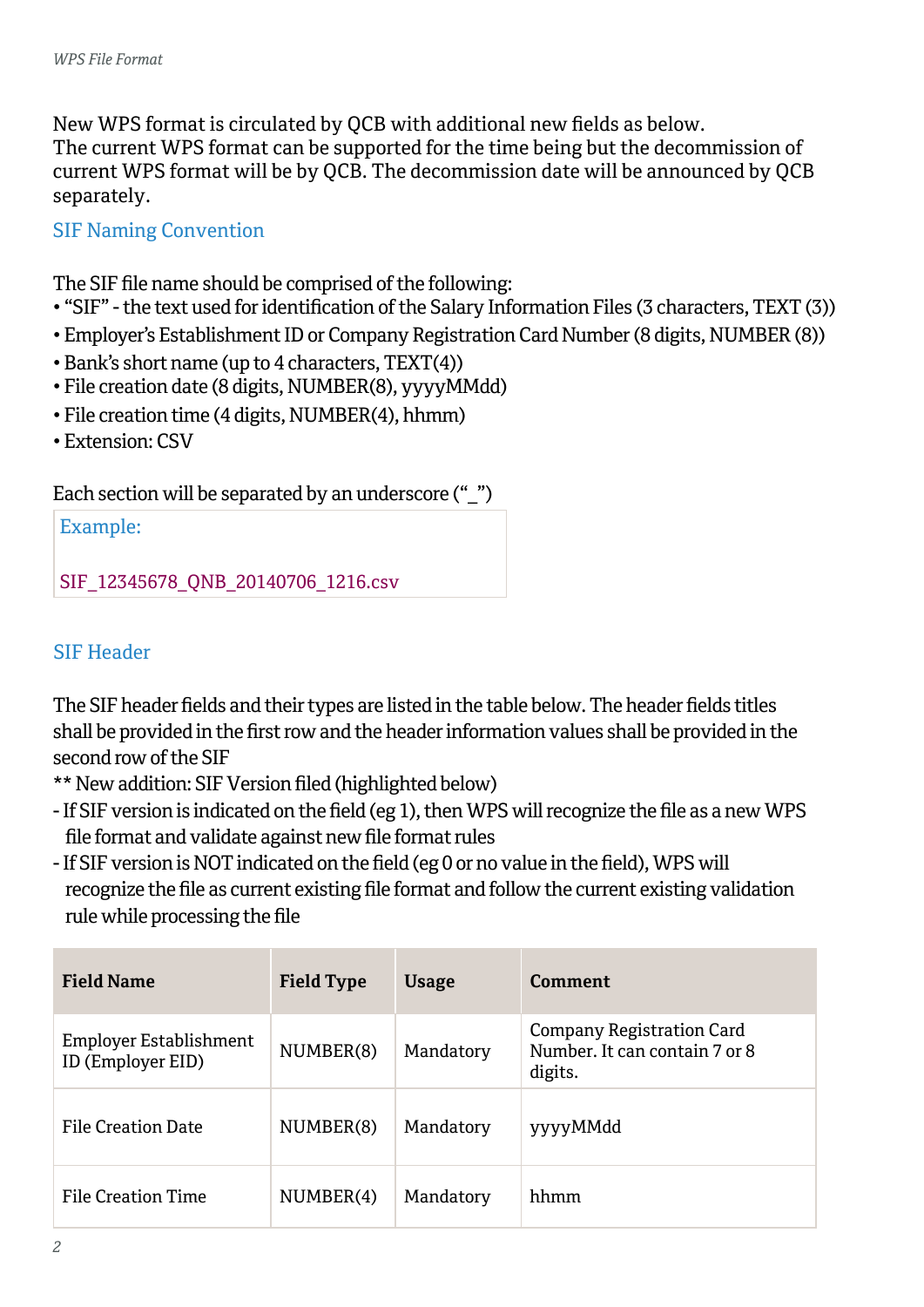| <b>Field Name</b>                     | <b>Field Type</b>        | <b>Usage</b> | <b>Comment</b>                                                                                                                                                                                                                                                                                                                 |
|---------------------------------------|--------------------------|--------------|--------------------------------------------------------------------------------------------------------------------------------------------------------------------------------------------------------------------------------------------------------------------------------------------------------------------------------|
| Payer Establishment ID<br>(Payer EID) | NUMBER(8)                | Mandatory    | Company Establishment ID<br>that performs the payment of<br>salaries (whose account is being<br>debited). It can contain 7 or 8<br>digits. The Employer and Payer<br>Establishment ID must be the<br>same if Employer pays to its<br>employees directly. If Payer EID<br>is specified, Payer QID field shall<br>be left blank. |
| Payer QID                             | NUMBER(11)               |              | Fill-in only if Payer is an<br>individual. Oatari ID of the<br>person who actually performs<br>the payment of salaries<br>(whose account is being debited).<br>If Payer is a company, field<br>is blank. Either Payer QID or<br>Payer Establishment ID shall be<br>specified in SIF file.                                      |
| Payer Bank Short Name                 | CHAR(4)                  | Mandatory    | The bank code for the Payer.                                                                                                                                                                                                                                                                                                   |
| Payer IBAN                            | TEXT(29)                 | Mandatory    | IBAN (account number) of the<br>Payer.                                                                                                                                                                                                                                                                                         |
| Salary Year and Month                 | NUMBER (6)               | Mandatory    | <b>vyyyMM</b>                                                                                                                                                                                                                                                                                                                  |
| <b>Total Salaries</b>                 | <b>DECIMAL</b><br>(18,2) | Mandatory    | Total amount of salaries in the<br>SIF, in Qatari Riyals.                                                                                                                                                                                                                                                                      |
| Number of Records                     | NUMBER (6)               | Mandatory    | Total number of records (rows) in<br>the SIF.                                                                                                                                                                                                                                                                                  |
| <b>SIF Version</b>                    | Text (35)                | Optional     | Indicates the version of the SIF file.<br>e.g. 0,1,2 etc.                                                                                                                                                                                                                                                                      |

#### SIF Records

SIF records contain the information about salary payments for a particular employee.

- Seven New files are added (including new extra files for future usage, which will be decided and confirmed by QCB later).
- The new added fields are currently optional; however
- If the field is presented with number, then the validation on each field as per the below specification should be done

Newly added fields are (highlighted in below)

- a) Housing Allowance.
- b) Food Allowance. e) Deduction Reason Code.
- c) Transportation Allowance. f) Extra Field1: for future use.
- d) Overtime Allowance. g) Extra Field2: for future use.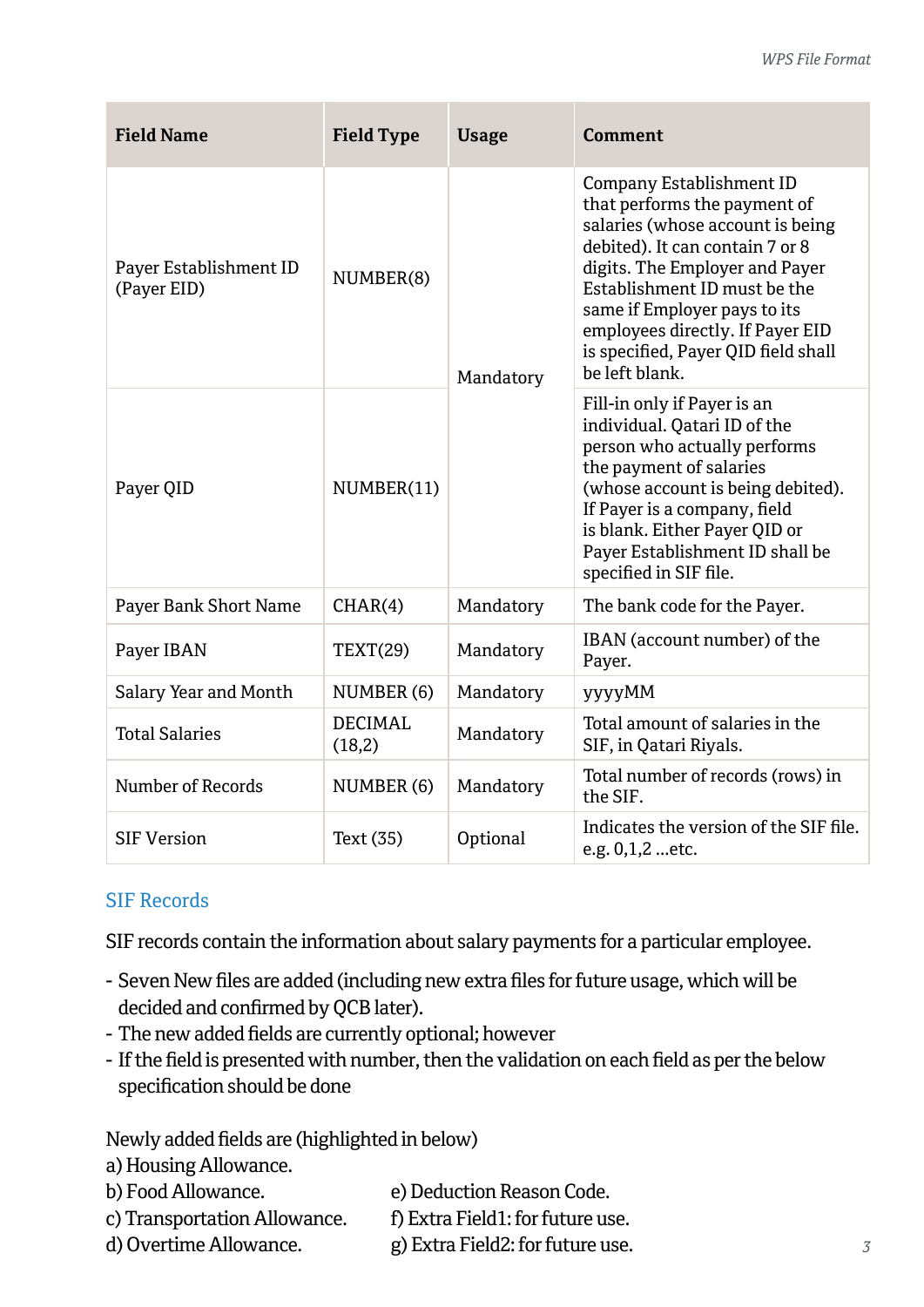*WPS File Format*

| <b>Field Name</b>                  | <b>Field Type</b>        | <b>Usage</b> | Comment                                                                                                                                                                                                                                                                                                                                             |
|------------------------------------|--------------------------|--------------|-----------------------------------------------------------------------------------------------------------------------------------------------------------------------------------------------------------------------------------------------------------------------------------------------------------------------------------------------------|
| Record Sequence                    | NUMBER (6)               | Mandatory    | The sequence number that will<br>uniquely identify the SIF record.<br>Note: Record Sequence is used by the<br>WPS application to generate a globally<br>unique Record ID. For example, if<br>Record Sequence is 12 and the SIF name<br>is SIF 12345678 CBQ 20140706 1216,<br>the Record ID assigned by WPS is:<br>SIF12345678CBQ201407061216-000012 |
| Employee QID                       | NUMBER (11)              |              | Qatari ID of the employee, as defined in<br>the Qatari ID card. If the Employee Visa<br>ID is specified, Employee QID shall be<br>left blank.                                                                                                                                                                                                       |
| Employee Visa ID                   | TEXT (12)                | Mandatory    | Visa ID of the employee. It should<br>specified if employee does not have<br>the Qatari ID card yet and the contract<br>is based on Employee Visa ID. If the<br>Employee Visa ID is specified, Employee<br>QID shall be left blank.                                                                                                                 |
| <b>Employee Name</b>               | <b>TEXT (70)</b>         | Mandatory    | As defined in employee Qatari ID card<br>(or specified in Visa).                                                                                                                                                                                                                                                                                    |
| Employee Bank<br><b>Short Name</b> | TEXT(4)                  | Mandatory    | The short name of the bank where the<br>employee has his / her account.                                                                                                                                                                                                                                                                             |
| Employee<br>Account                | <b>TEXT (29)</b>         | Mandatory    | Account number of the employee. If the<br>employee account is in a different bank,<br>then the Payer's account, IBAN should<br>be specified.                                                                                                                                                                                                        |
| <b>Salary Frequency</b>            | <b>CHARACTER</b><br>(1)  | Mandatory    | "B" - Bi-weekly<br>"M" - Monthly<br>Note: It is recommended to specify the<br>salaries of one type of frequency in one<br>SIF (not mix frequencies).                                                                                                                                                                                                |
| Number of<br>Working days          | NUMBER (3)               | Optional     | Total number of days that employee<br>worked during the month. It can be less<br>than 30 days if employee was absent,<br>or it can be more if employee is paid<br>for his vacation in advance. In case<br>of employee vacation throughout the<br>whole month, a zero (0) value should be<br>specified.                                              |
| Net Salary                         | <b>DECIMAL</b><br>(18,2) | Mandatory    | It is the exact number that the<br>employee is going to receive from the<br>employer for the specified salary month,<br>in Qatari Rivals.                                                                                                                                                                                                           |
| <b>Basic Salary</b>                | DECIMAL<br>(18,2)        | Mandatory    | The amount that the Employer should<br>pay to the employee monthly, in Qatari<br>Riyals according to the contract or by<br>the law. The basic salary should be<br>more than 0 (zero).                                                                                                                                                               |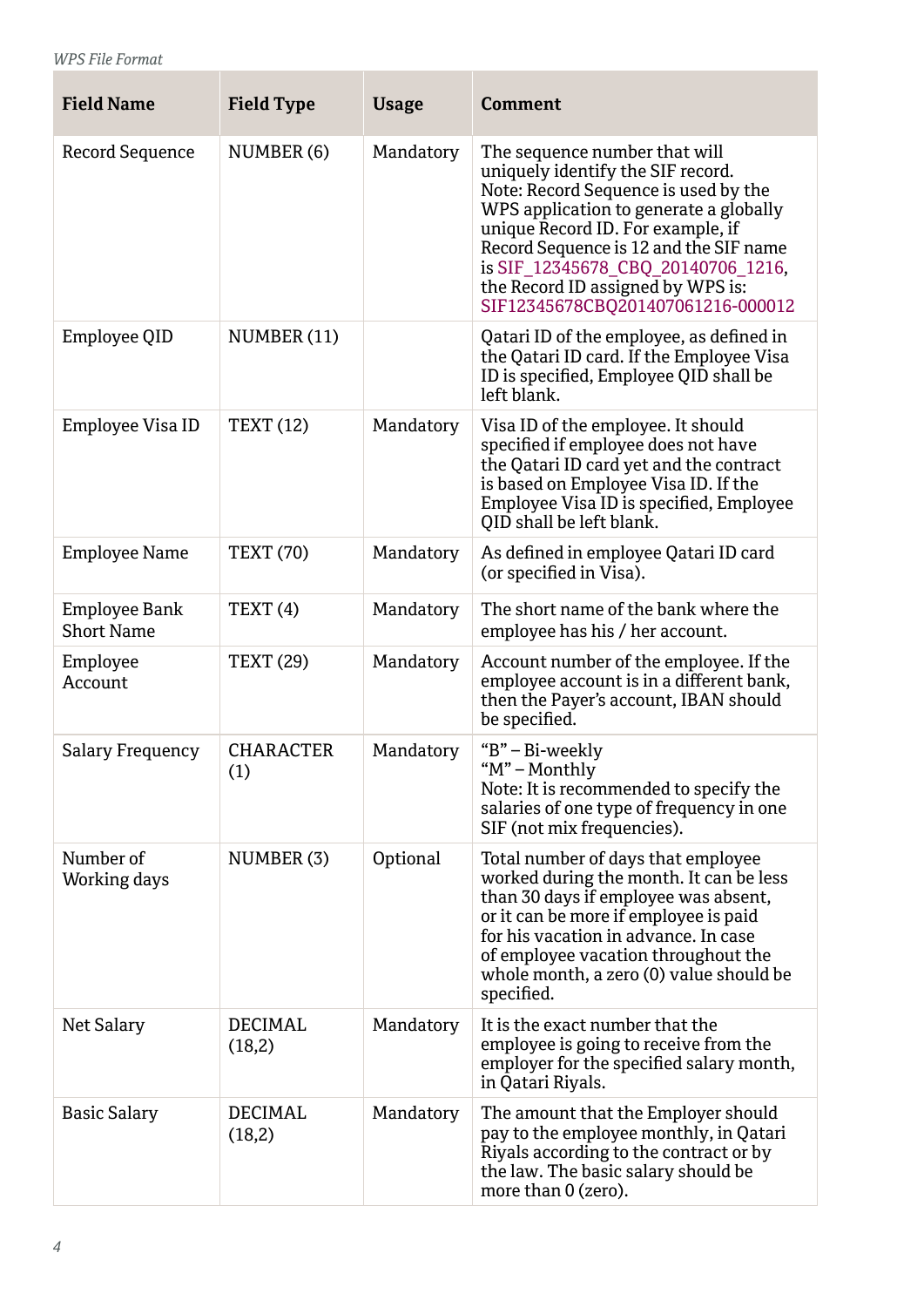| <b>Field Name</b>           | <b>Field Type</b>       | Usage     | Comment                                                                                                                                                                                                                                                                                                                                                                                                      |
|-----------------------------|-------------------------|-----------|--------------------------------------------------------------------------------------------------------------------------------------------------------------------------------------------------------------------------------------------------------------------------------------------------------------------------------------------------------------------------------------------------------------|
| Extra hours                 | <b>DECIMAL</b><br>(3,2) | Mandatory | The total number of hours that the<br>employee worked after his working<br>hours (shift) or during the holidays. In<br>case no additional hours, zero (0) should<br>be specified.                                                                                                                                                                                                                            |
| Extra income                | DECIMAL<br>(18,2)       | Mandatory | Extra income is specified in Qatari<br>Riyals. It can include the following:<br>• Transportation allowances<br>• Housing allowances<br>• Overtime<br>• Working on holidays or vacation<br>• Bonuses or raises<br>• Any previous or late payments<br>• Any advance payments for the<br>vacation<br>• Or anything else<br>In case no additional wages are<br>deserved, a zero (0) value should be<br>reported. |
| Deductions                  | DECIMAL<br>(18,2)       | Mandatory | Total deductions specified in Qatari<br>Riyals. It can include:<br>• Violations against the country laws<br>or general violations<br>• Loans payments<br>• Coverage for damage caused by the<br>employee to the company<br>• Decrease in the salary<br>(in case of sick vacation)<br>In case no deductions are applied, a zero<br>(0) value should be reported.                                              |
| Payment Type                | <b>TEXT (50)</b>        | Optional  | Initially, the field shall specify "Normal<br>Payment" or has to be left blank. The<br>other possible values for this field<br>are "Settlement Payment", "Partial<br>Payment", and "Delayed Payment".                                                                                                                                                                                                        |
| Notes / Comments            | Text (300)              | Optional  | Extra notes including justification for any<br>divergence in the payments.<br>Note: If the special characters (the<br>characters other than alpha numeric or<br>spaces) are used, the field should be<br>double quoted.                                                                                                                                                                                      |
| Housing<br>Allowance        | Decimal $(18,2)$        | Optional  | There is no calculation or validation on<br>this field, and its value is not related to<br>the Optional Extra income field.                                                                                                                                                                                                                                                                                  |
| <b>Food Allowance</b>       | Decimal (18,2)          | Optional  | There is no calculation or validation on<br>this field, and its value is not related to<br>the Optional Extra income field.                                                                                                                                                                                                                                                                                  |
| Transportation<br>Allowance | Decimal (18,2)          | Optional  | There is no calculation or validation on<br>this field, and its value is not related to<br>the Optional Extra income field.                                                                                                                                                                                                                                                                                  |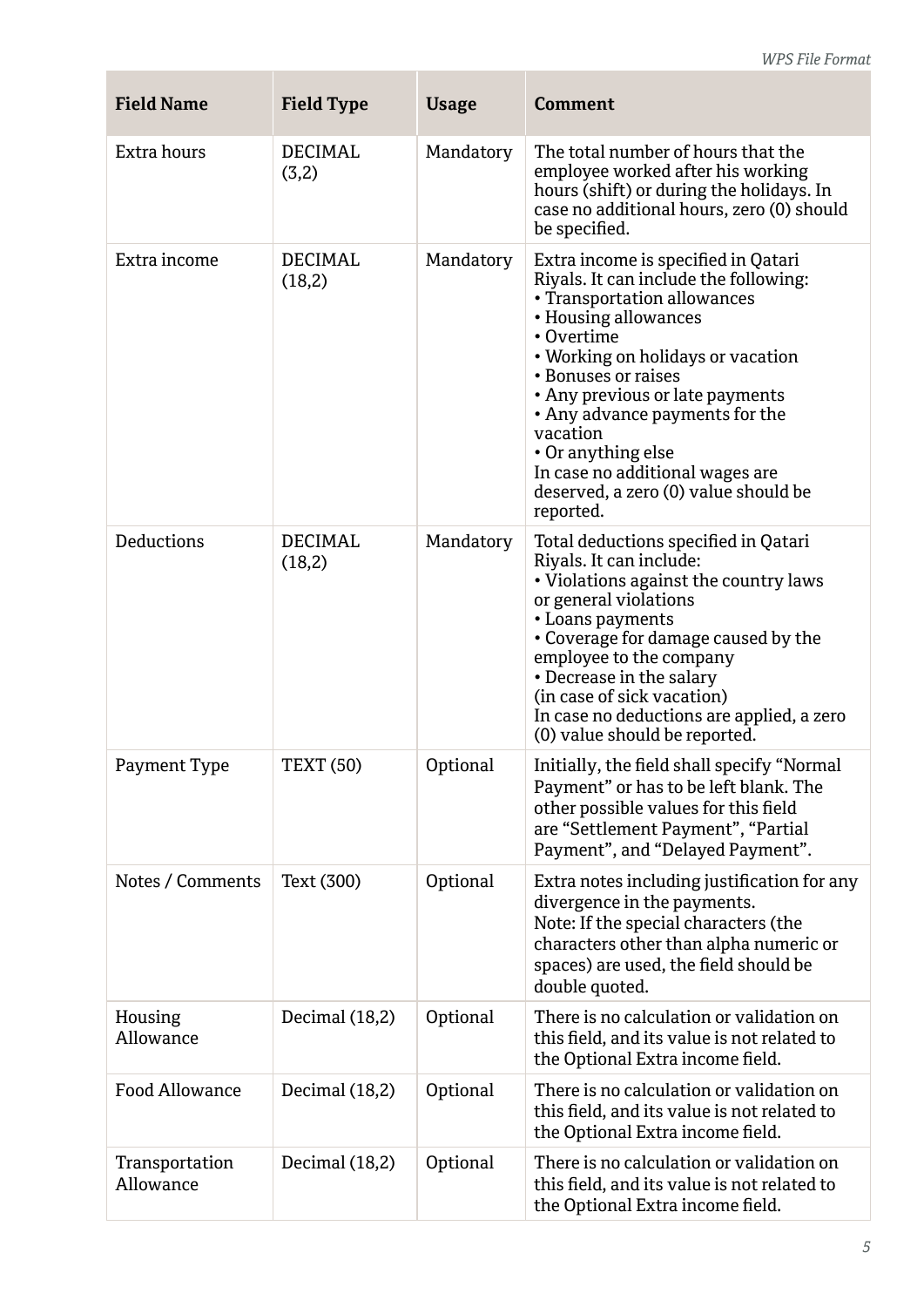*WPS File Format*

| <b>Field Name</b>               | <b>Field Type</b> | <b>Usage</b> | Comment                                                                                                                                                                                                                                                                                                                                                                                                                                                                                                                                                                                                                                                     |
|---------------------------------|-------------------|--------------|-------------------------------------------------------------------------------------------------------------------------------------------------------------------------------------------------------------------------------------------------------------------------------------------------------------------------------------------------------------------------------------------------------------------------------------------------------------------------------------------------------------------------------------------------------------------------------------------------------------------------------------------------------------|
| Over Time<br>Allowance          | Decimal (18,2)    | Optional     | There is no calculation or validation on<br>this field, and its value is not related to<br>the Optional Extra income field.                                                                                                                                                                                                                                                                                                                                                                                                                                                                                                                                 |
| <b>Deduction Reason</b><br>Code | Number (2)        | Conditional  | If Deductions value is not 0, this reason<br>code becomes mandatory. Value should<br>be one of a reason codes defined on WPS.<br>If reason code 99 is selected, the notes<br>field becomes mandatory.<br>If Deductions value is not 0, this reason<br>code becomes mandatory. Value should<br>be one of a reason codes defined on WPS<br>and mentioned below.<br>01: Deductions related to working hours<br>02: Deductions related to the work<br>arrangements<br>03: Deductions related to harm or<br>damage<br>04: Deductions related to advances<br>payment<br>99: Other Reasons<br>If reason code 99 is selected, the notes<br>field becomes mandatory. |
| Extra Field 1                   | Text (300)        | Optional     | Reserved for future use                                                                                                                                                                                                                                                                                                                                                                                                                                                                                                                                                                                                                                     |
| Extra Field 2                   | Text (300)        | Optional     | Reserved for future use                                                                                                                                                                                                                                                                                                                                                                                                                                                                                                                                                                                                                                     |

# SIF Naming Convention

Employer EID, File Creation Date, File Creation Time, Payer EID, Payer QID, Payer Bank Short Name, Payer IBAN, Salary Year and Month, Total Salaries, Total Records, SIF Version 10007230,20200921,1849,44332211,,QNB,QA87QNBAQAQAXXX00000693123456,202009,180775,9,1 Record Sequence, Employee QID, Employee Visa ID, Employee Name, Employee Bank Short Name, Employee Account, Salary Frequency, Number of Working days, Net Salary, Basic Salary, Extra hours, Extra income, Deductions, Payment Type, Notes / Comments, Housing Allowance, Food Allowance, Transportation Allowance, Over Time Allowance, Deduction Reason Code, Extra Field 1, Extra Field 2 000001,27822001001,,Mustapha Abdullah,DBQ,QA26DOHBQAQAXXX00000693123456,M,30,15000, 15000,0,0,0,,,0,0,0,0,0,,

000002,28040000056,,Jalal Oelberg,DBQ,QA26DOHBQAQAXXX00000693123456,M,20,16000, 24000,0,0,8000,,Deductions due to sick leave,0,0,0,0,3,,

000003,24901552257,,Ala Aldahabi,QNB,693123456,M,15,6500,11000,0,0,4500,,Unpaid vacation,0,0,0,0,1,,

000004,28424002333,,Ammar Mohammed,QNB,QA87QNBAQAQAXXX00000693123456,M,30,30000, 30000,0,0,0,,,0,0,0,0,0,,

000005,28815000478,,Ottmar Knef,CBQ,QA86CBQAQAQAXXX00000693123456,M,30,37000,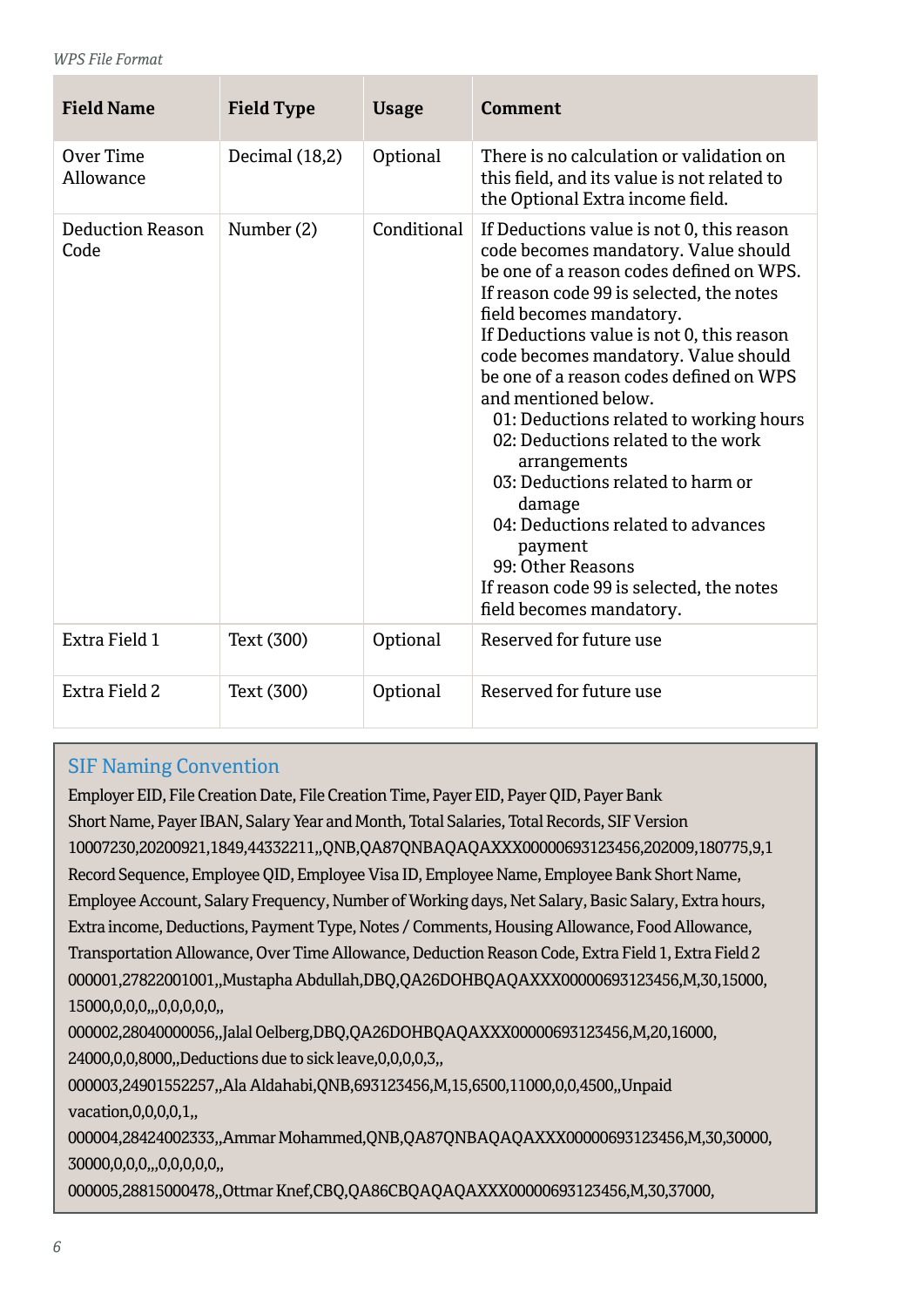28500,0,5000,1500,,Housing allowance added and personal loan deducted,2500,1500,1000,0,99,, 000006,29132001234,,Sabine Jager,CBQ,QA86CBQAQAQAXXX00000693123456,M,30,14500, 17500,0,0,3000,,Employee has a loan,0,0,0,0,4,, 000007,,222225522612,Aleksandr Popov,CBQ,QA86CBQAQAQAXXX00000693123456,M,22,15000, 11000,0,2000,0,,Transportation allowance,1500,0,500,0,0,, 000008,27203012245,,Ume Matsushita,CBQ,QA86CBQAQAQAXXX00000693123456,M,30,25000, 22000,20.5,1000,0,,Overtime paid,0,0,0,2000,0,,

000009,,222225522634,Adrien Delacroix,CBQ,QA86CBQAQAQAXXX00000693123456,M,30,21775, 21500,0,750,0,,Extra payment for telephone,0,0,275,0,0,,

# Appendix B - Qatari banks and bank short names (identifiers)

| <b>Bank Identifier</b><br>(bank short name) | <b>Name of Bank</b>                | <b>SWIFT Code</b>  |
|---------------------------------------------|------------------------------------|--------------------|
| <b>ONB</b>                                  | <b>Oatar National Bank</b>         | <b>ONBAOAOAXXX</b> |
| CBQ                                         | <b>Commercial Bank of Qatar</b>    | CBQAQAQAXXX        |
| <b>DBQ</b>                                  | Doha Bank                          | <b>DOHBOAQAXXX</b> |
| 0IB                                         | Oatar Islamic Bank                 | <b>OISBOAOAXXX</b> |
| <b>ABQ</b>                                  | Al Ahli Bank                       | ABQQQAQAXXX        |
| <b>IIB</b>                                  | Oatar International Islamic Bank   | <b>OIIBOAOAXXX</b> |
| ARB                                         | Arab Bank                          | ARABQAQAXXX        |
| <b>MSQ</b>                                  | Mashreg Bank                       | MSHQQAQAXXX        |
| <b>IBO</b>                                  | <b>International Bank of Qatar</b> | <b>IBOOOAOAXXX</b> |
| HS B                                        | <b>HSBC Bank Middle East</b>       | <b>BBMEQAQXXXX</b> |
| <b>SCB</b>                                  | <b>Standard Chartered Bank</b>     | <b>SCBLOAOXXXX</b> |
| <b>UBL</b>                                  | <b>United Bank Ltd</b>             | <b>UNILQAQAXXX</b> |
| <b>BNP</b>                                  | <b>BNP Paribas</b>                 | <b>BNPAOAOAXXX</b> |
| <b>MAR</b>                                  | Masraf Al Rayyan Bank              | MAFROAOAXXX        |
| <b>KCB</b>                                  | Al Khaliji Bank                    | KLJIQAQAXXX        |
| <b>BBO</b>                                  | Barwa Bank                         | <b>BRWAQAQAXXX</b> |
| QDB                                         | Qatar Development Bank             | QIDBQAQAXXX        |
| <b>BSI</b>                                  | <b>Bank Saderat Iran</b>           | <b>BSIRQAQAXXX</b> |